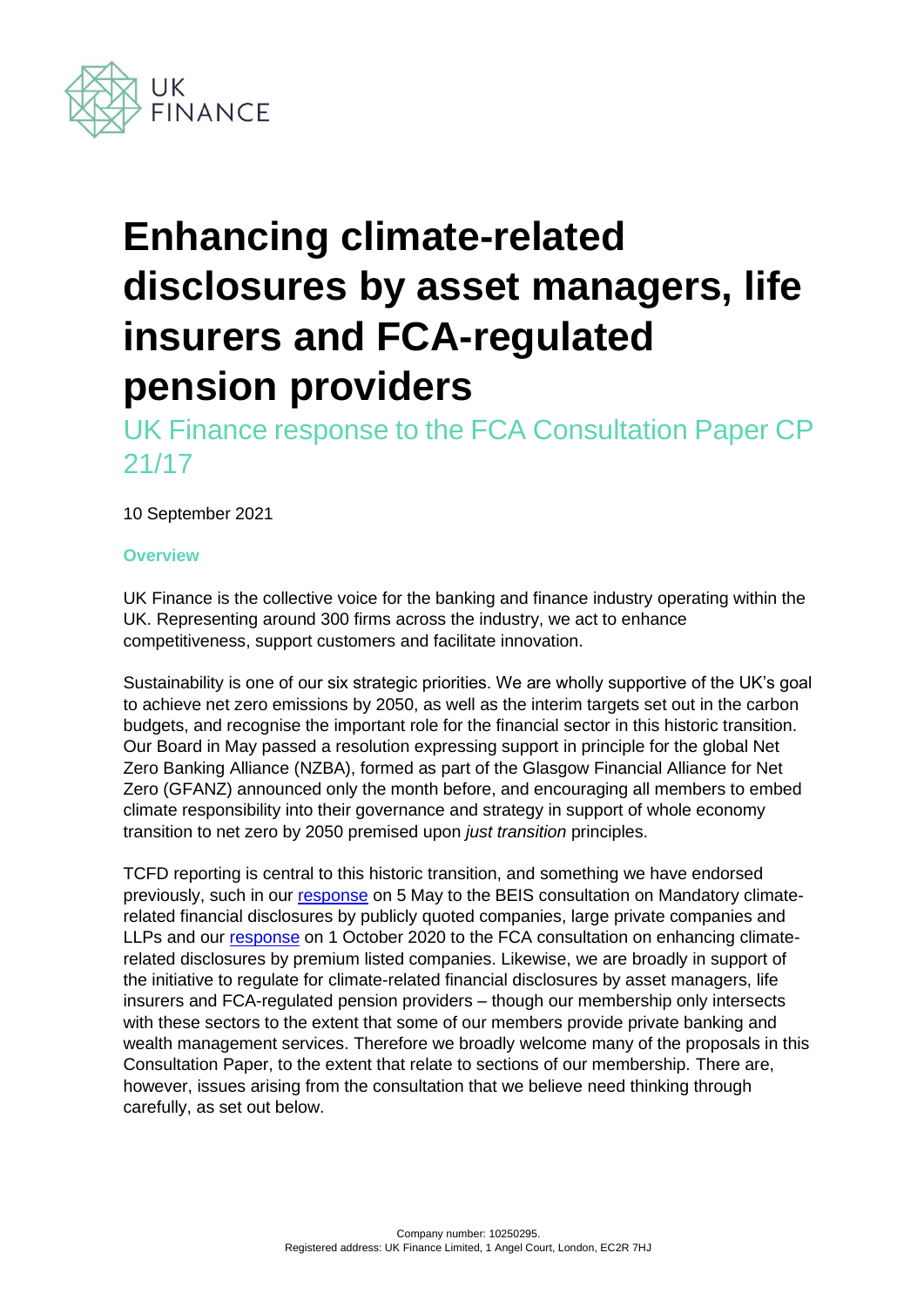# **Response to the discussion paper questions**

# **Design, scope, timing of implementation and compliance basis**

### **Scope: Firms in scope of our proposals**

**1. Do you agree with our proposed scope of firms, including the £5 billion threshold for asset managers and asset owners? If not, please explain any practical concerns you may have and what scope and threshold would you prefer.**

Yes we agree. The proposed coverage of 98% of assets under management is appropriately high, though the threshold should be reviewed from time to time.

### **Scope: Products and portfolios in scope of product or portfolio-level requirements**

# **2. Do you agree with our proposed scope of products? If not, what types of products should, or should not, be in scope and why?**

We consider the proposed list of in-scope products to be too broad. This is because it mandatorily includes all types of fund and segregated accounts without making any distinction as to the types of asset that the fund or account invests in. This is important because there are significant differences in the availability of climate-related data for some of the asset classes compared to others. For example, sovereign debt is an asset class where climate-related data is not readily available. Others include ABS, currency and derivatives. We believe asset classes where the metrics either cannot be obtained or where the metrics are not relevant should be out of scope.

To illustrate further:

- **Legacy asset backed securities** (ABS) these not only have data gaps but it is not practically possible to gather data on these at a future date either because there is no corporate entity that investment managers can engage with to request the data from. Unless the information was provided at deal launch we do not see any practical way to gather this data and for some ABS it may not even be relevant.
- **Currency instruments -** we do not believe that the climate related metrics are relevant or applicable for currency instruments.
- **Derivatives –** we believe that there are challenges to employing climate related metrics with respect to derivative instruments. Derivative instruments often do not have an issuer linked to it to determine the metrics. Even if the derivatives instruments were linked to a corporate (e.g. credit default swaps or equity derivatives), holders of derivatives do not have any direct ownership or influence on the company and its GHG emissions.

# **Timing of implementation**

# **3. Do you agree with our phased implementation and timings? If not, what approach and timings would you suggest and why?**

The FCA's proposed implementation timetable is swift. We believe that there should be at least 12 months before the final rules come into effect, instead of final rules being published in Q4 2021 and coming into effect on 1 January 2022.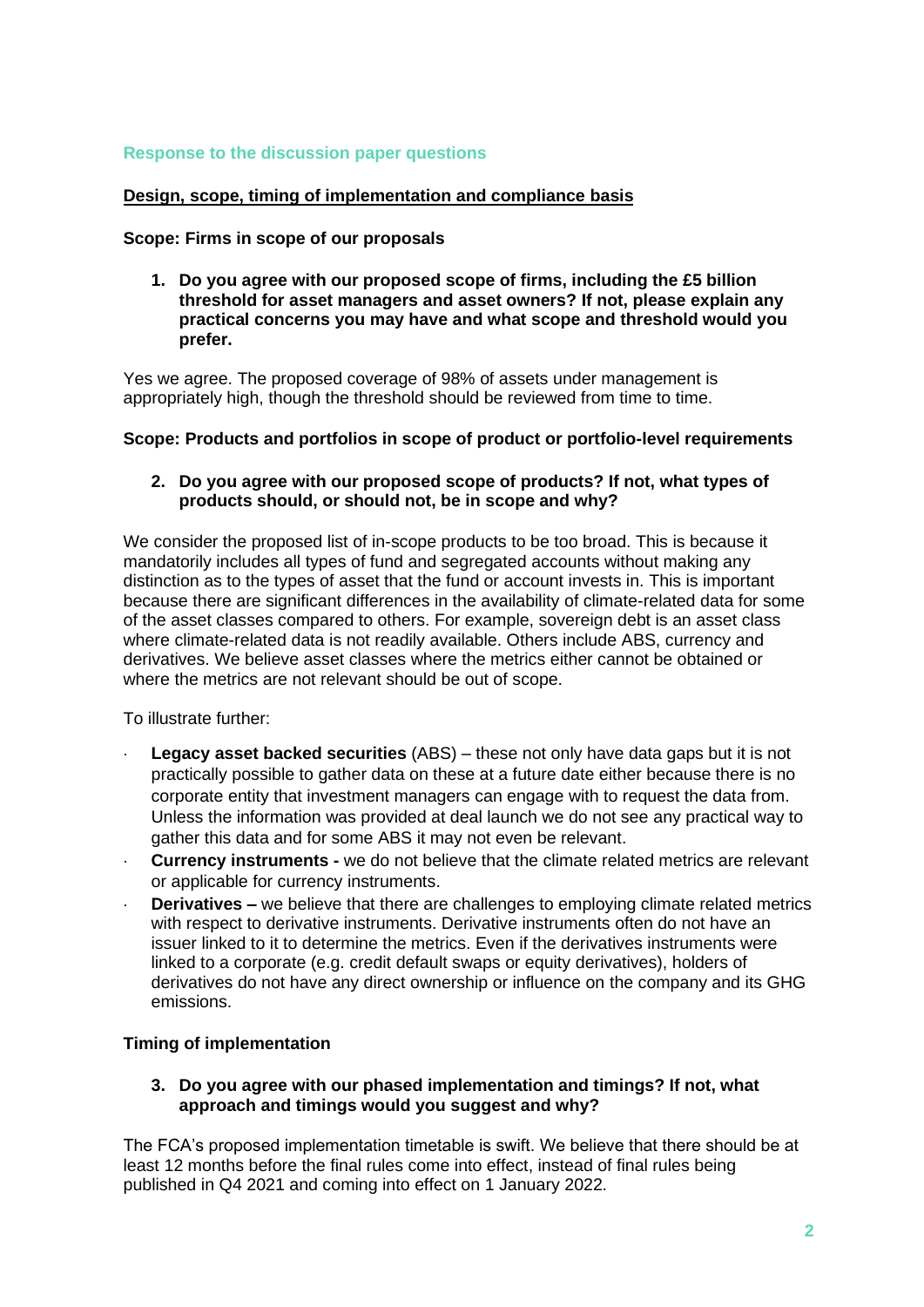The phased implementation process potentially creates misalignment across the industry. For example, a large insurance company may be subject to the rules in Phase 1 but its appointed portfolio managers may not be subject to the rules until Phase 2 calling into question whether the insurance company will be able to procure the information that it needs.

There will be a need to manage the sequencing of implementation of multiple legislation on this (especially for global organisations) – e.g. the DWP's regulations on TCFD reporting by occupational pension schemes coming into force from 1st October this year resulting in asset managers effectively already being in scope of TCFD reporting ahead of the FCA's rules coming into force.

A preferable approach would be for the rules to apply mandatorily to all firms on the basis of the FCA's current phase 2 timings.

# **Compliance basis**

## **4. Would there be significant challenges in using proxy data or assumptions to address data gaps? If so, please describe the key challenges and implications as well as any preferred alternative approach.**

The ability to use proxy data and assumptions is valuable when there is insufficient data and gaps must be filled. It should also be noted that the major data providers currently use proxies and assumptions. For example, widely used measurements such as the  $CO<sub>2</sub>$ emissions estimate. It is important that the FCA's approach permits the data providers' methodology to be used and incorporated into firms' own approaches. It is challenging to report on the basis of 'best efforts' using assumptions and proxy data as leads to inconsistency and client confusion. Mandated reporting should only apply where data is available, relevant, and methodology is clear.

# **Entity-level disclosure rules and guidance**

# **TCFD entity report and compliance statement**

**5. Do you agree with our proposals for the provision of a TCFD entity report, including the flexibility to cross-refer to other reports? If not, what alternative approach would you prefer and why?**

One member noted that entity reports are less informative to individual clients in the agency asset management industry. Instead, they reflect the general make-up of a firm's product range and 'ESG boutiques' will show a very different profile from firms providing a wider range of mainstream products (many of which may still include investee companies in the transition phase). In addition, the entity reports will vary from year-to-year as the size of a firm's AuM fluctuates. We would ask the FCA to consider the extent to which entity level reports provide extra useful, decision-relevant information.

# **Contents of the TCFD entity report**

**6. Do you agree with our proposed approach to governance, strategy and risk management, including scenario analysis? If not, what alternative approach would you prefer and why?**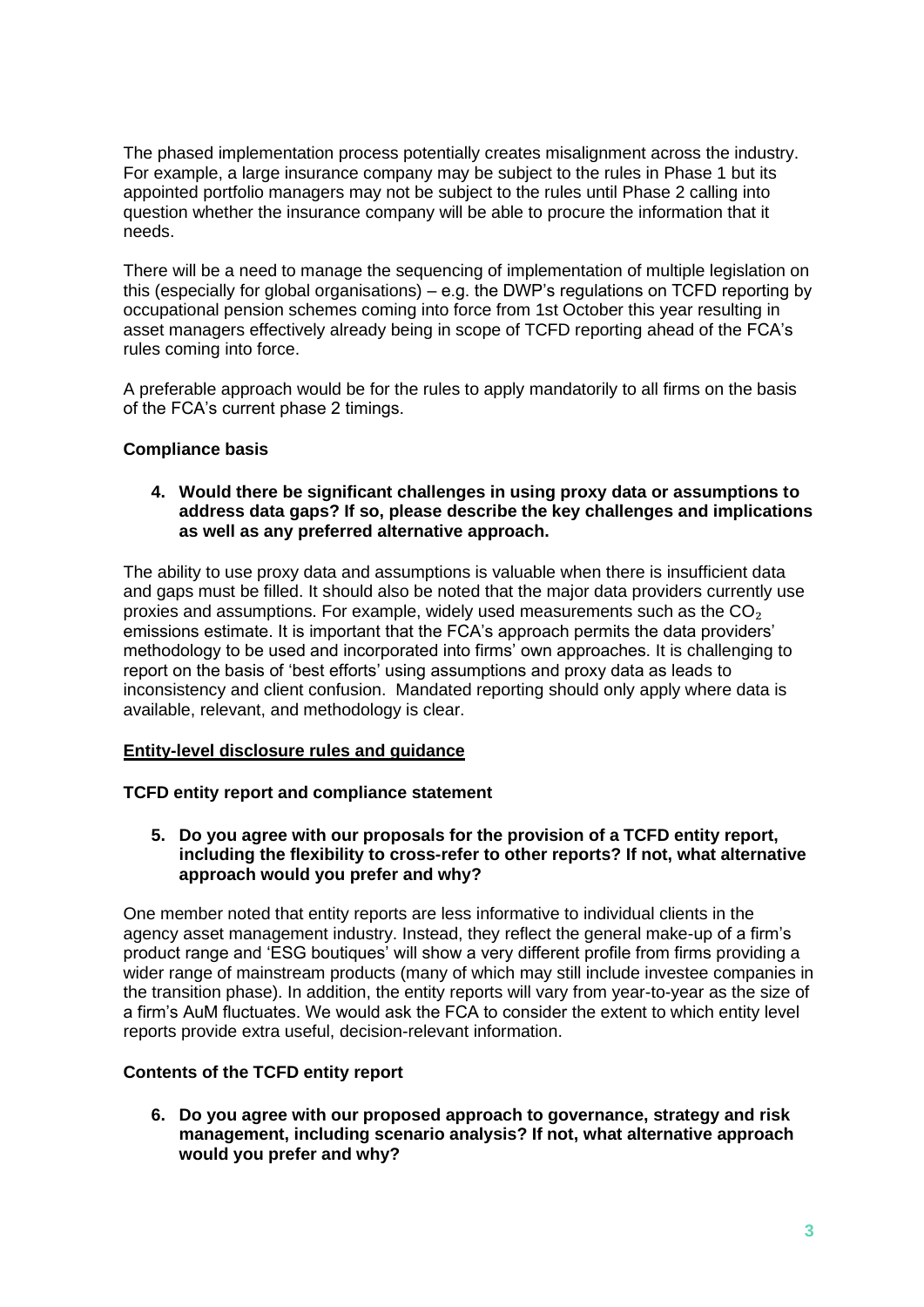Yes, however we note that the FCA's guidance could create a potential conflict with the BEIS consultation's approach to TCFD disclosure. For non-UK listed financial services firms, the FCA requirement to issue TCFD disclosures aligned to the recommendations (for insurers, asset managers and pension providers) is too granular and we would recommend alignment to the TCFD principles, allowing firms to assess their own materiality considerations for disclosure under the TCFD framework. The BEIS approach (which would capture UK operations of non-UK firms) is more proportionate and we would recommend that where an asset manager, insurer or pension provider is part of that group, they should be able to align the overall UK group to the TCFD principles, which would allow better deference to the non-UK parent's TCFD disclosure which is often under the TCFD principles.

# **7. Do you agree that firms not yet setting climate-related targets must explain why not? If not, what alternative approach would you prefer and why?**

Yes.

# **Specific proposals for asset managers**

## **8. Do you agree with our proposals for AFMs that delegate investment management services to third-party portfolio managers? If not, what alternative approach would you prefer and why?**

We agree with the proposal to require the AFM to produce an entity level TCFD report since the AFM is responsible for running the fund. However, in doing so, it is entirely reasonable for the AFM to rely on TCFD disclosures made by any investment manager to which management of the fund's investments is delegated, since it is the latter that will be deciding how climate-related matters are taken into account when investing the fund's assets.

**9. Do you agree with our proposals for asset owners to cross-refer to grouplevel, third-party or delegate reports, where relevant? If not, what alternative approach would you prefer and why?**

Yes.

# **Product or portfolio-level disclosure rules and guidance**

# **Product or portfolio-level disclosure requirement, timing and location**

**10. Do you agree with our proposed requirements for product or portfolio-level disclosures, including the provision of data on underlying holdings and climate-related data to clients on demand? If not, what alternative approach would you prefer and why?**

One member noted that enabling clients to request underlying data would likely to lead to licencing issues with data providers. Even if the data providers permit the data to be shared, providing it is likely to be expensive to firms. Instead, clients ought to rely on the aggregated portfolio data which is also a simpler approach for the clients.

Regarding 'on demand' reports, firms should be able to design a standardised report for the on demand product reports instead of allowing clients to request their reports in a format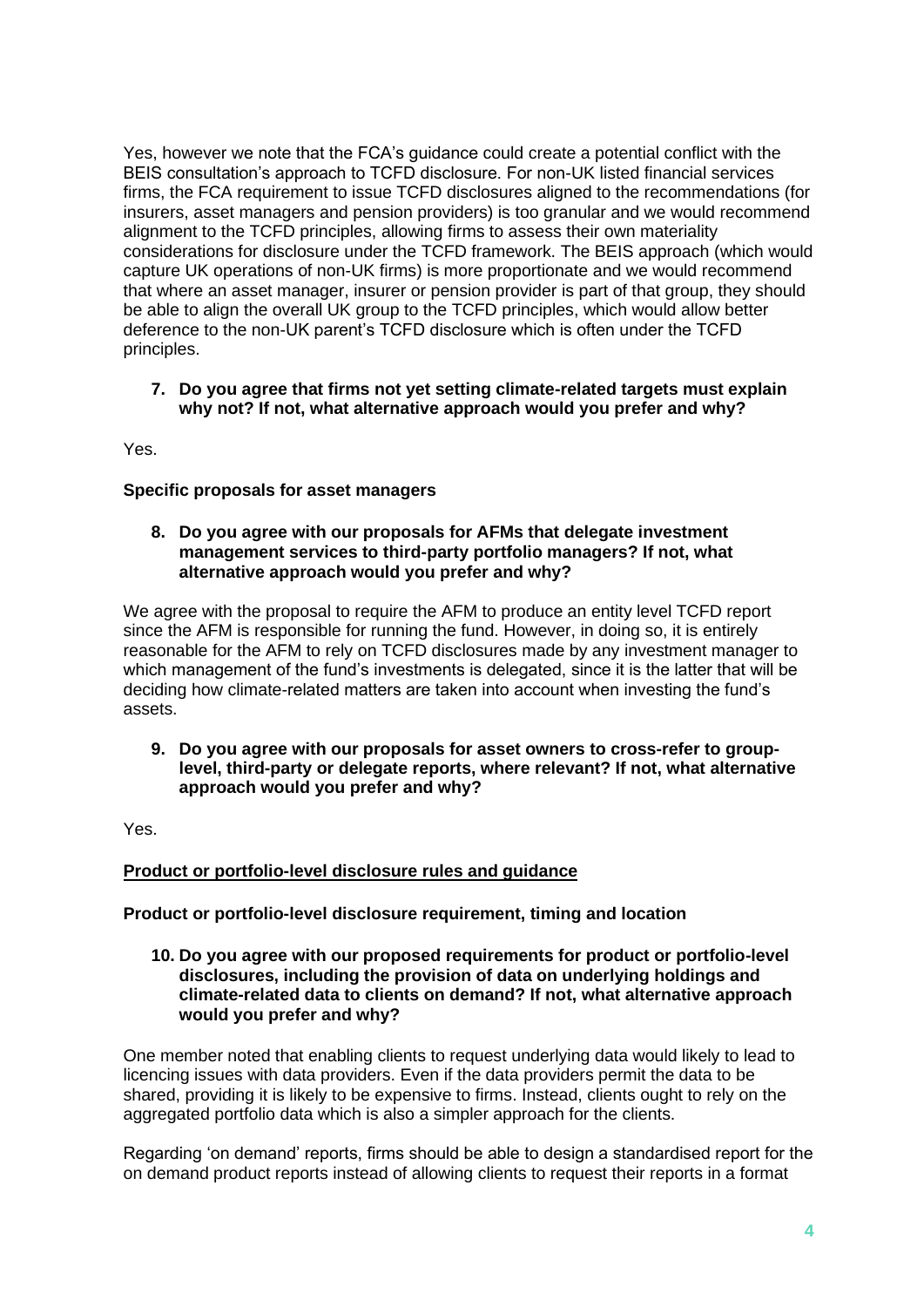which is acceptable to them. Meeting individual bespoke client reporting requests will be very expensive and time-consuming for firms.

This said, we do not support mandated climate-related disclosures to be made on underlying holdings (or at a granular portfolio level) within the product to client. While firms are committed to high standards of client transparency, in many situations this will not work in practical terms as licensing agreements with data providers do not always permit granular data to be shared with third parties. We would recommend this information to be provided at an aggregate product or mandate level instead.

### **Content of product or portfolio-level disclosures**

#### **11. Do you agree with the list of core metrics, including the timeframes for disclosure? If not, what alternative metrics and timeframes would you prefer and why?**

The TCFD Recommendations and Guidance provide a principles-based framework, and a list of suggested metrics provided including WACI, portfolio carbon footprint, and total carbon emissions. The FCA's approach should be similar and not prescribe a list of metrics but allow firms the flexibility to assess and disclose the most appropriate metrics.

This is especially pertinent given current limitations in data availablity. We also note in the TCFD 2020 Status Report that WACI has the lowest percentage of uptake across the range of carbon footprint and exposure metrics. This demonstrates the challenges with disclosing WACI due to data limitations. We also believe Scope 3 GHG emissions should not be mandatory across all asset classes from as early as 30 Jun 2024 due to data availablity and methodology issues.

### **12. Do you agree that firms should calculate metrics marked with an asterisk according to both formulas set out in columns A and B of Appendix 3? If not, please explain why, including any challenges in reporting in accordance with either or both regimes.**

It is challenging to report two different formulas of metrics as this increases the reporting burden whilst potentially causing confusion for investors. We support the FCA adopting one set of standards, based on the TCFD recommendation as the global standards for climate reporting. We believe the recent changes put forward in the June 2021 consultation on updates to TCFD recommendations is likely to align TCFD reporting more closely to SFDR reporting in terms of scope 3 inclusion, therefore double reporting may not be necessary . Given clients in scope for SFDR will require this reporting anyway, making SFDR reporting optional rather than mandatory makes more sense for other clients.

We encourage regulators and authorities to work together to ensure that standards developed are aligned at a global level to minimise these issues going forward. Specifically, they may want to consider denominators that are relevant by asset class e.g. market capitalisation is not a useful metric for calculating carbon footprints of fixed income portfolios.

**13. Do you agree that, subject to the final TCFD guidance being broadly consistent with that proposed in the current consultation, our proposed rules and guidance should refer to: a. The TCFD Final Report and TCFD Annex in their updated versions, once finalised b. The TCFD's proposed guidance on metrics, targets and transition plans and the proposed technical supplement**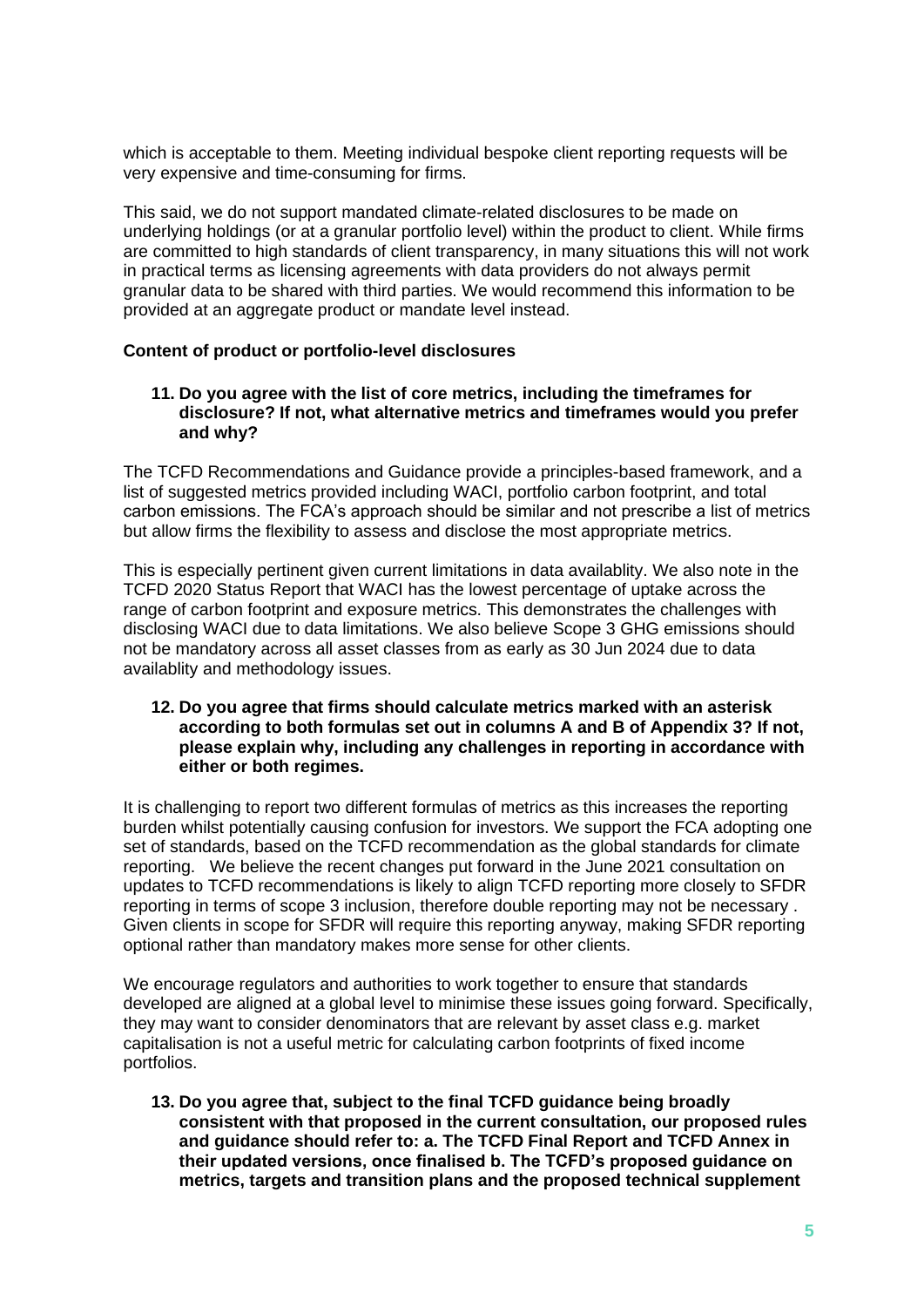## **on measuring portfolio alignment If not, what other approach would you prefer and why?**

Possibly, though we would need to review the final version of the supplement before endorsing it. We [responded](https://www.ukfinance.org.uk/policy-and-guidance/consultation-responses/uk-finance-response-tcfd-consultation-forward-looking-metrics) to a TCFD consultation on forward looking metrics in January urging caution in placing weight on portfolio alignment metrics given their immaturity and the many hurdles to be overcome in order for them to become reliable and decision-useful. Whilst portfolio alignment metrics offer significant benefits in theory, we see significant risks in premature regulatory reliance on these metrics. There are some serious impediments to the usefulness of portfolio alignment metrics for TCFD disclosure and we would urge caution in seeking adoption. If adopted, there needs to be additional transparency about the methodology used, as the connection between carbon intensity and the implied temperature rise can be highly variable between methodologies and present a misleading impression of a portfolio's alignment to climate change outcomes.

### **14. Do you agree with our approach to additional metrics and targets? If not, what alternatives would you suggest and why?**

- **15. Do you agree with our approach to governance, strategy and risk management, including scenario analysis at product or portfolio-level? If not, what alternative approach would you prefer and why?**
- **16. What form(s) could quantitative scenario analysis outputs at product or portfolio-level take? What do you consider the cost and feasibility of producing such outputs might be? How useful would such outputs be for users' decision-making?**

Forward looking temperature alignment metrics and scenarios are currently more viable for producing meaningful output compared to Climate VaR analysis, which remains a difficult concept for the industry as a whole. Fundamentally, the methodology to translate climate scenarios to a meaningful 'finanical value' of investments at risk does not currently exist and could be misleading. For instance, the models do not incorporate any mitigation measures already implemented and assume 100% of the value is at risk when in reality only a portion may be at risk. Accordingly, we would encourage the FCA to focus on temperature alignment metrics for the time being as opposed to more sophisticated but emerging metrics.

In terms of output, the FCA's requirement that carbon intensive products undertake scenario analysis across three scenarios will, in some cases, be supefluous. In our view two scenarios are often sufficient: the best-case orderly scenario and the worst-case hothouse scenario. An intermediate scenario may be less informative (but incurs extra work to produce).

Scenario analysis should not be mandatory for all asset classes. In particular, it does not produce useful information where there is a mismatch between the time horizon of the scenarios and shorter-term investment horizons. Instead a 'comply or explain' regime should be applied to scenrio analysis with firms employing it where it provides useful and relevant product insights.

# **Specific proposals for asset managers**

**17. Do you agree with our proposed approach that would require certain firms to provide product or portfolio-level information to clients on request? If not, what approach and what types of clients would you prefer and why?**